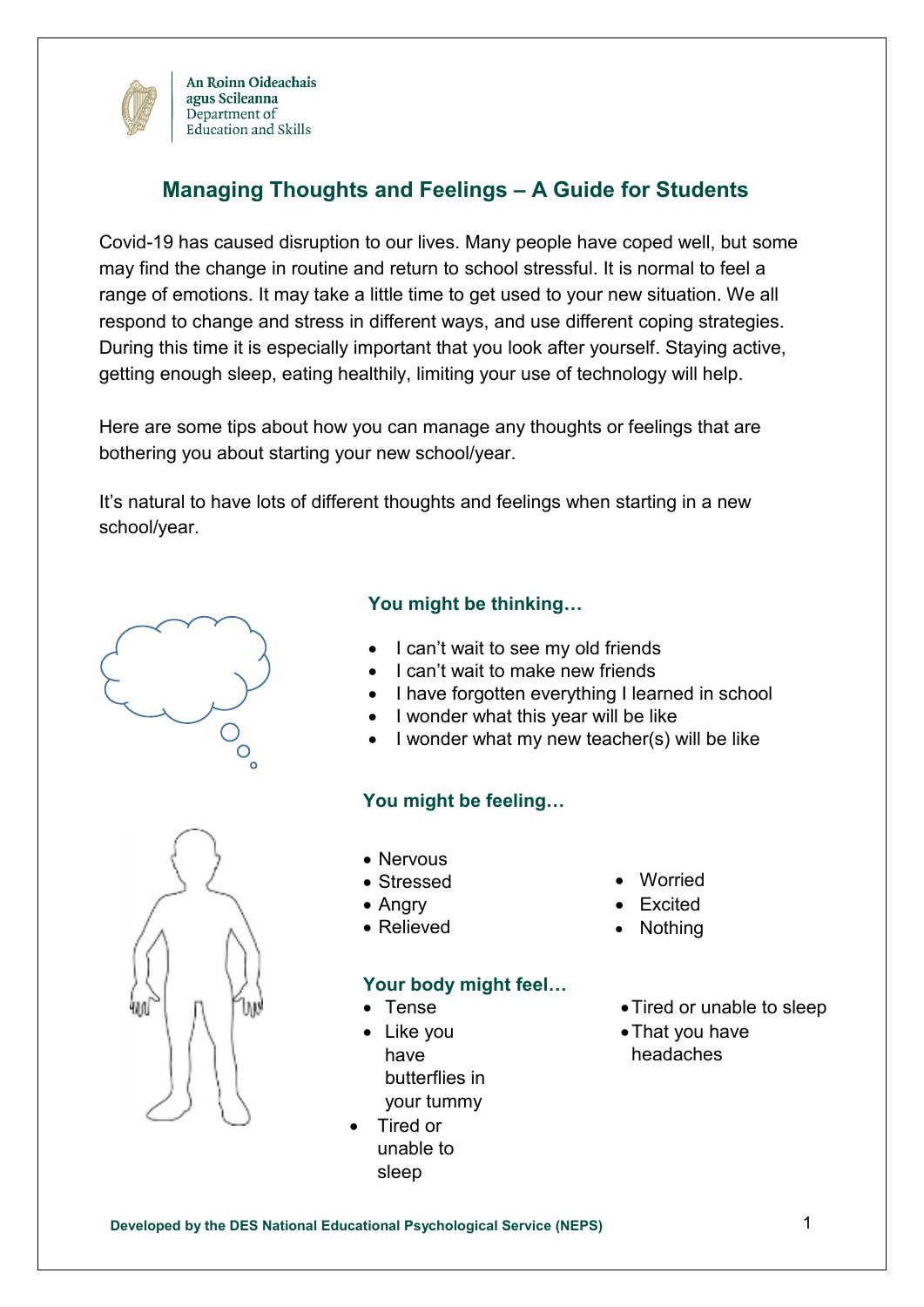

## **What to do if your thoughts, feelings or sensations in your body make you feel bad:**

### **Notice your thoughts.**

Are you focusing on the worst parts of school and ignoring the good parts? For example, are you thinking 'I have forgotten everything I've learned and I won't catch up', or 'I have lost touch with my friends, I will have no one to talk to'. If so try to challenge these unhelpful thoughts by saying:

- $\triangleright$  'Is that really true?'
- $\triangleright$  'If I have forgotten something can't I ask my teacher for help?'
- $\triangleright$  "Is it really true that I will have no one to talk to?"

When you challenge your unhelpful thoughts you can then replace them with more helpful, calming thoughts that make you feel; for example, 'I can ask a teacher for help', 'I can be friendly with classmates'.

### **It's good to talk!**

It really does help to talk. Choose somebody you trust and tell them how you are feeling. Talking about your feelings can make the feelings less strong.

### **Name it to Tame it**

Try to name your feelings and this will give them less power. Feelings come and go, you will not feel like this for ever. Remember, if you continue to be worried or your body feels bad you can talk to your G.P.

### **Notice your body.**

Are you tense anywhere in your body? Breathe into that area and imagine the area softening.

### **Ways to relax**

 Practice calming strategies regularly such as breathing, visualisations, and mindfulness. See NEPS relaxation documents [here](https://www.education.ie/en/Schools-Colleges/Services/National-Educational-Psychological-Service-NEPS-/covid-19.html) and podcast [here.](https://soundcloud.com/user-719669409/relaxation-techniques-30-03-2020)

### **Ways to help you take care of yourself**

Look at the self-care ideas on the next page and select ones that suit you.